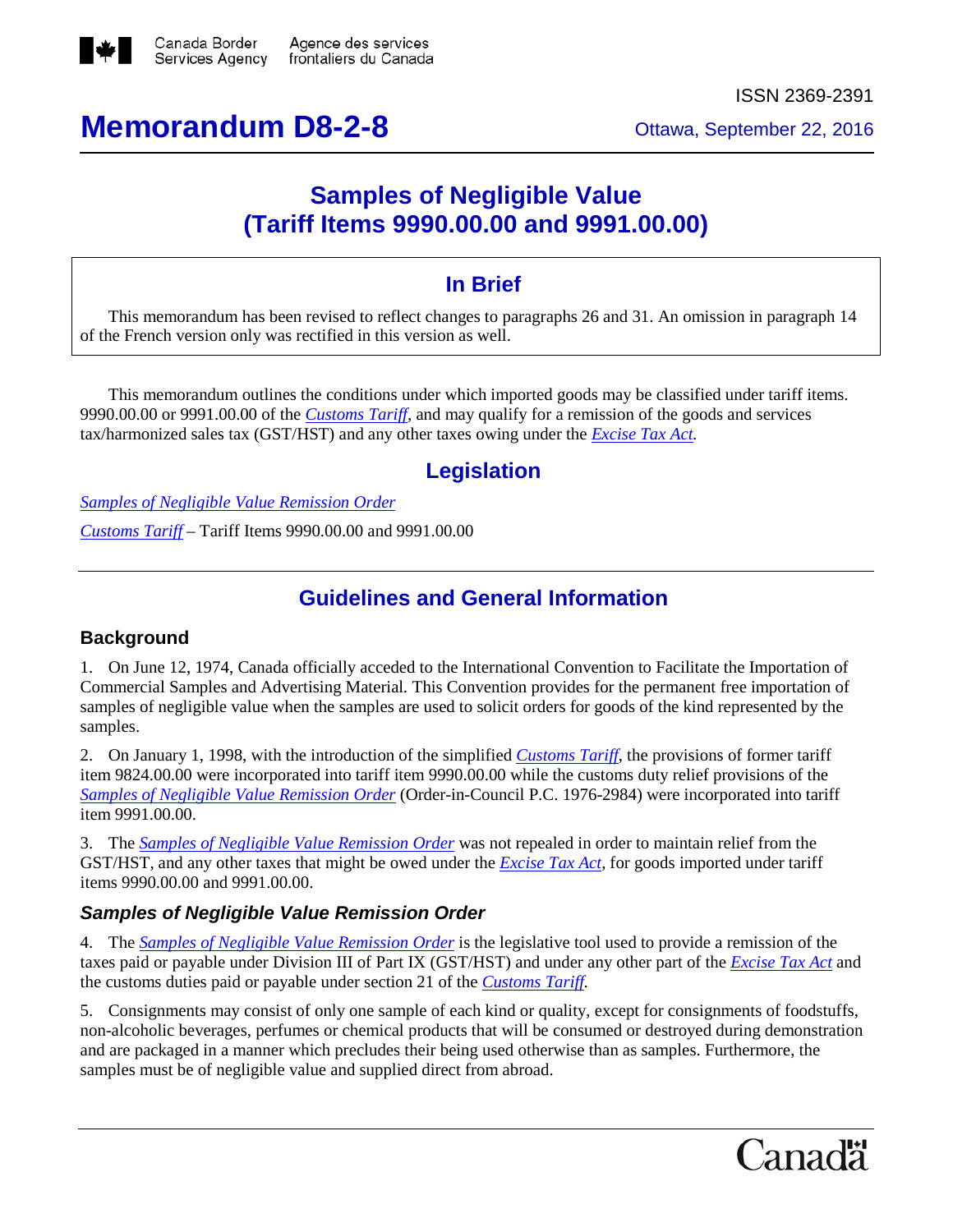6. A consignment shall be deemed to be of negligible value where the taxes imposed under Division III of Part IX and under any other Part of the *[Excise Tax Act](http://laws-lois.justice.gc.ca/eng/acts/e-15/FullText.html)* and the customs duties imposed under section 21 of the *[Customs](http://www.cbsa-asfc.gc.ca/trade-commerce/tariff-tarif/menu-eng.html)  [Tariff](http://www.cbsa-asfc.gc.ca/trade-commerce/tariff-tarif/menu-eng.html)* payable on the sample would not exceed two dollars if this Order did not apply.

7. Samples that meet the conditions of tariff item 9990.00.00 will also qualify for the benefits of the *[Samples of](http://www.lois.justice.gc.ca/eng/regulations/C.R.C.,_c._786/FullText.html)  [Negligible Value Remission Order](http://www.lois.justice.gc.ca/eng/regulations/C.R.C.,_c._786/FullText.html)* provided that:

*(a)* There is not more than one sample of each kind or quality in a consignment. If there is more than one sample it must be a consignment of foodstuffs, non-alcoholic beverages, perfumes or chemical products that will be consumed or destroyed during demonstration and are packaged in a manner which precludes their being used otherwise than as samples.

*(b)* The taxes imposed under Division III of Part IX and under any other Part of the *[Excise Tax Act](http://laws-lois.justice.gc.ca/eng/acts/e-15/FullText.html)* and the customs duties imposed under section 21 of the *[Customs Tariff](http://www.cbsa-asfc.gc.ca/trade-commerce/tariff-tarif/menu-eng.html)* payable on the sample would not exceed two dollars.

*(c)* A chief officer of customs may require that a sample be made useless as merchandise by marking, tearing, perforating, gluing or otherwise altering it, but not in such a manner as to destroy its usefulness as a sample.

8. Samples that meet the conditions of tariff item 9991.00.00 will qualify for the *[Samples of Negligible Value](http://www.lois.justice.gc.ca/eng/regulations/C.R.C.,_c._786/FullText.html)  [Remission Order](http://www.lois.justice.gc.ca/eng/regulations/C.R.C.,_c._786/FullText.html)*.

#### **Tariff Item 9990.00.00**

9. When imported from one of the countries listed in the tariff item, a sample can be classified under tariff item 9990.00.00 regardless of the origin of the goods, provided the sample has a value individually, or in the aggregate as shipped, of not more than one United States dollar or the equivalent amount in Canadian currency or the currency of one of the countries listed. There is no quantity or value limit if the samples are marked, torn, perforated or otherwise treated so that they are unsuitable for sale or for use except as samples provided the following two conditions are also met: *(a)* an invoice, bill of lading or written statement from the foreign supplier of the samples indicating their value; and *(b)* any documentation establishing that the importer is a representative of the foreign supplier, or is acting on behalf of such a representative. If the actual country of origin of the goods is not one of the countries listed in the tariff item, field 12 (country of origin) is to be completed to match field 13 (place of export).

10. For example, a plastic slide fastener (zipper) of tariff item 9607.19.00, made in Germany and valued at one United States dollar or less, would qualify for tariff item 9990.00.00 if it was imported from one of the listed countries. Furthermore, the shipment would be entitled to a remission of the GST/HST under the *[Samples of](http://www.lois.justice.gc.ca/eng/regulations/C.R.C.,_c._786/FullText.html)  [Negligible Value Remission Order](http://www.lois.justice.gc.ca/eng/regulations/C.R.C.,_c._786/FullText.html)*.

11. Samples that are marked, torn, perforated or otherwise treated such that they are unsuitable for sale or for use except as commercial samples can be imported duty free in large quantities and higher values under tariff item 9990.00.00. However, in this case, unless the samples meet the requirements of paragraph 7 above, the samples would not be entitled to a remission of the GST/HST under the *[Samples of Negligible Value Remission](http://www.lois.justice.gc.ca/eng/regulations/C.R.C.,_c._786/FullText.html)  [Order](http://www.lois.justice.gc.ca/eng/regulations/C.R.C.,_c._786/FullText.html)*.

12. For example, a shipment of several ballpoint pens of tariff item 9608.10.00 also made in Germany, each being permanently marked "sample not for sale", would qualify for tariff item 9990.00.00 when imported from one of the listed countries. However, as there is more than one pen (i.e., not a consignment of foodstuffs, non-alcoholic beverages, perfumes or chemical products), the shipment would not be entitled to a remission of the GST/HST under the *[Samples of Negligible Value Remission Order.](http://www.lois.justice.gc.ca/eng/regulations/C.R.C.,_c._786/FullText.html)*

13. On the other hand, a large shipment of single-use French perfume samples of tariff item 3303.00.00, each being permanently marked "sample not for sale" when imported from one of the listed countries, would qualify for tariff item 9990.00.00 and be entitled to a remission of the GST/HST under the *[Samples of Negligible Value](http://www.lois.justice.gc.ca/eng/regulations/C.R.C.,_c._786/FullText.html)  [Remission Order](http://www.lois.justice.gc.ca/eng/regulations/C.R.C.,_c._786/FullText.html)* provided the duty and taxes payable on each sample would not otherwise exceed two dollars.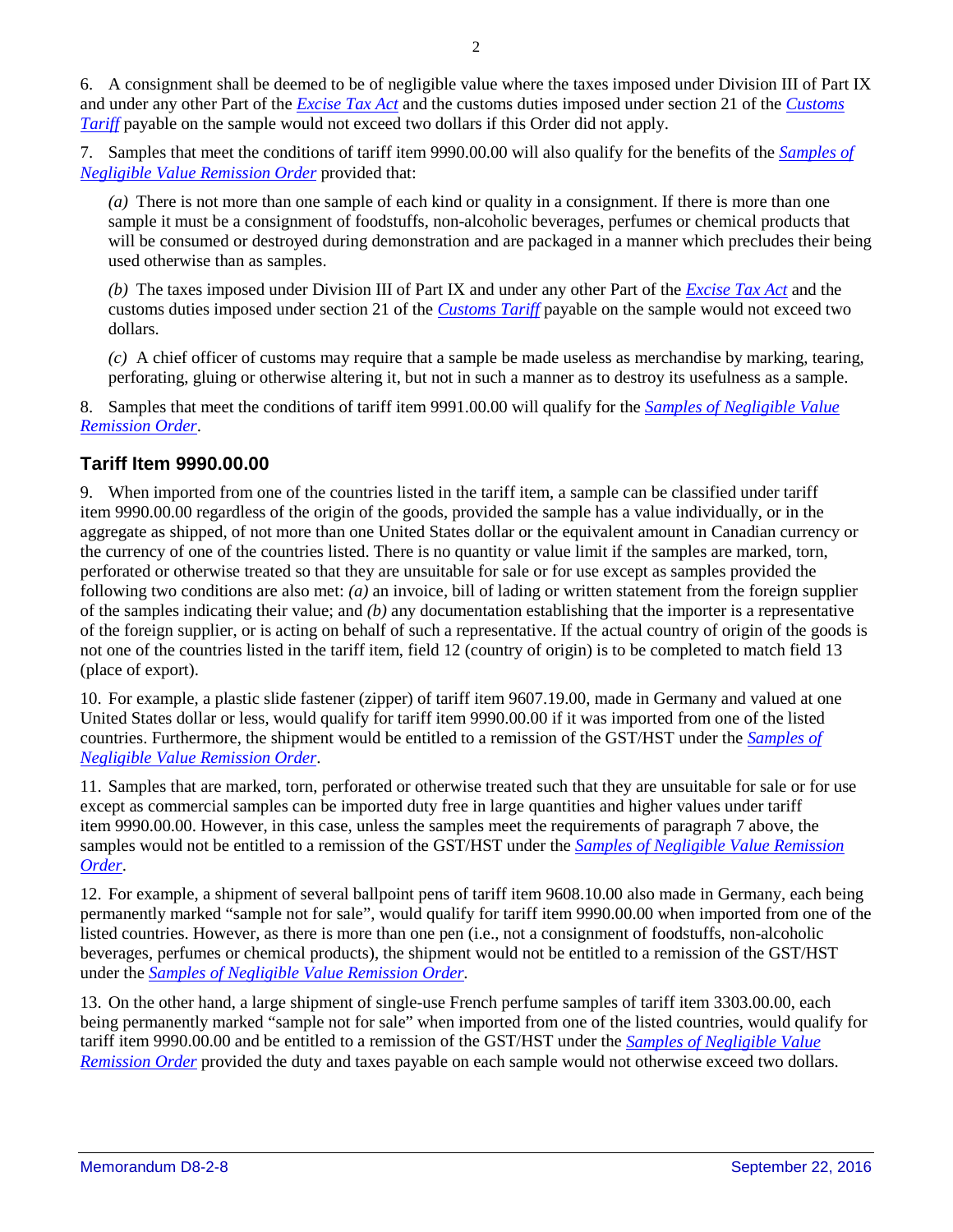#### **Tariff Item 9991.00.00**

14. A sample imported from any country may be classified under tariff item 9991.00.00 if the aggregate of duties and all taxes otherwise payable on the sample does not exceed two dollars. The sample will be used only in soliciting orders for goods of the kind represented by the samples and these goods will be supplied direct from abroad. Furthermore, there is not more than one sample of each kind or quality in a shipment except in the case of foodstuffs, non-alcoholic beverages, perfumes and chemical products. The inspecting border services officer may require the importer to render the samples useless as merchandise by marking, tearing, perforating, gluing or other alteration. However, the mutilation cannot destroy the usefulness of the sample.

15. Where a sample is customs duty-free, at a GST rate of, for example, five percent, its value for duty cannot exceed \$40.00 before the two dollar limit is exceeded. In the case of foodstuffs, non-alcoholic beverages, perfumes and chemical products, where more than one sample is allowed in a consignment, it is the duties and taxes owing on each sample, not on the entire consignment, which must total less than two dollars.

16. The samples can only be used to solicit orders. Samples that are imported and given to clients free of charge with other purchases are not imported to solicit orders, but to generate sales. For example, samples given to clients when they purchase a product, commonly referred to as "gifts with purchase," do not qualify. Another example is small bottles of cleaning product attached to a second cleaning product. The fact that the client may purchase the first cleaning product at some future time is incidental to the primary purpose of the sample, which is to generate sales of the second cleaning product.

17. "Sales gifts" are those goods that are provided as incentives to salespeople to encourage them to promote the product or as a reward for superior sales. However, products described as "sales gifts" that are given to journalists as part of a promotional campaign do not qualify under tariff item 9991.00.00 as they are not intended to solicit orders but to solicit publicity.

18. Except in cases where it is the common business practice for clients to purchase samples from suppliers, the importer usually will supply bona fide samples to their clients at no cost. Otherwise, the importer may be considered as having imported the product for the purpose of sale and not to solicit orders. Travel-size samples often fall into this category.

19. The sample can only be used to solicit orders for goods of the kind represented by the sample. For example, a toy truck sample qualifies under tariff item 9991.00.00 even if the toy trucks, used to fill the order, are a different colour or some components (e.g., the wheels, etc.) are made of a different material.

20. The term "supplied direct from abroad" means that the goods supplied must be shipped from the foreign country direct to the client, (i.e., the person placing the order, or that person's agent). However, where it is the common business practice for the foreign manufacturer to establish a Canadian distributor for the manufacturer's goods, the samples would qualify. For example, perfume samples imported by a Canadian subsidiary of a foreign manufacturer and distributed by their sales representative to solicit orders would qualify for tariff item 9991.00.00.

21. Only one sample of each kind or quality is allowed in a consignment except in the case of foodstuffs, nonalcoholic beverages, perfumes and chemical products. For example, the ballpoint pens made in Germany in our previous example could only be imported customs duty and tax free under tariff item 9991.00.00 in the singular. As mentioned previously, samples that meet the conditions of this tariff item qualify for the *[Samples of Negligible](http://www.lois.justice.gc.ca/eng/regulations/C.R.C.,_c._786/FullText.html)  [Value Remission Order.](http://www.lois.justice.gc.ca/eng/regulations/C.R.C.,_c._786/FullText.html)*

22. Section VI of the *[Customs Tariff](http://www.cbsa-asfc.gc.ca/trade-commerce/tariff-tarif/menu-eng.html)*' deals with products of the chemical and allied industries. Goods that are classified in Chapters 28 to 38 would qualify as either a chemical or perfume product.

23. The foodstuffs, non-alcoholic beverages, perfumes and chemical products must be packaged in such a manner that they will be consumed or destroyed during demonstration. Generally, this means that the sample is a single serving that will be entirely consumed after one use.

24. The value for duty of any good, including a sample, is established in accordance with the valuation provisions of sections 44 to 56 of the *[Customs Act.](http://laws-lois.justice.gc.ca/eng/acts/C-52.6/FullText.html)* Mutilating a good, either before or after importation is not a factor in determining its value for duty.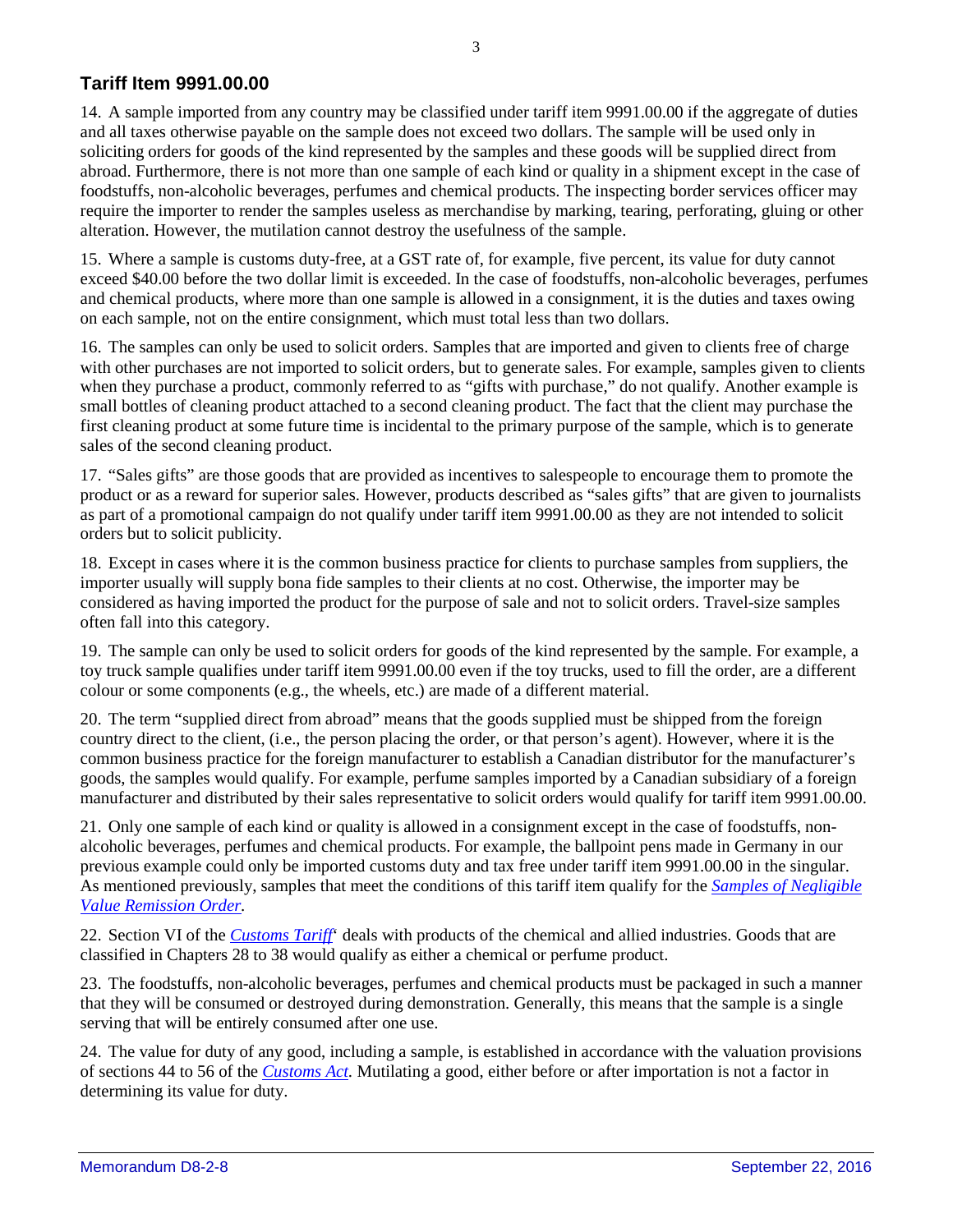25. The Canadian International Trade Tribunal ruled that mutilating the goods did not change their essential characteristics (AP-92-105 Nygard International Ltd.).

26. For example, a sports jacket is sold by a Swiss manufacturer to a purchaser in Canada for \$40.00 CAD and is imported as a sample to solicit orders. The back of the jacket is slit to make it useless as merchandise. For illustrative purposes only, the jacket is classified under tariff item 6113.00.90 and subject to a MFN customs duty rate of 18 percent. The value for duty of the jacket is its transaction value of \$40.00. The amount of customs duties owing on the jacket is \$7.20. The value for tax would be \$47.20. With the GST at a rate of five percent, the amount of GST owing is \$2.36. As the aggregate of customs duties and taxes applicable to the jacket is \$9.56, the jacket is not eligible for tariff item 9991.00.00.

27. Samples that mimic bottles of perfume do not qualify under tariff item 9991.00.00. These products contain, for example, water instead of the real product and are sometimes put up in a cosmetics package. These samples should be classified under tariff item 7020.00.90, as display bottles. Scent sprayers containing water, for example, should be classified under tariff item 9616.10.00.

28. Perfume or cosmetic tester stands, either empty or containing demonstrators, do not qualify for tariff item 9991.00.00 where the stand is neither attached to or an integral part of the sample. Should the display stand be full of demonstrators, the stand and demonstrators are to be classified in their own appropriate heading with tariff item 9991.00.00 applied to the demonstrators that meet the conditions of the tariff item.

#### **Documentation and Examples**

29. The *[Customs Tariff](http://www.cbsa-asfc.gc.ca/trade-commerce/tariff-tarif/menu-eng.html)* requires goods of Chapter 99 to be classified under a dual classification system. Therefore, when accounting for samples that qualify for duty free entry under tariff items 9990.00.00 or 9991.00.00, the applicable Chapter 1 to 97 ten-digit classification number is entered in field 27 of the *[Canada Customs Coding](http://www.cbsa-asfc.gc.ca/publications/forms-formulaires/b3-3-eng.html)  Form* [\(B3-3\)](http://www.cbsa-asfc.gc.ca/publications/forms-formulaires/b3-3-eng.html) while only the first four-digits of tariff items 9990.00.00 or 9991.00.00 (i.e. "9990" or "9991") is entered in field 28.

30. If the goods are entitled to a remission of the GST/HST or any other tax under the *[Samples of Negligible Value](http://www.lois.justice.gc.ca/eng/regulations/C.R.C.,_c._786/FullText.html)  [Remission Order](http://www.lois.justice.gc.ca/eng/regulations/C.R.C.,_c._786/FullText.html)*, special authority code 76-2984 must appear in field 26 of the B3-3.

31. For example, if the importer imports from the United States one ballpoint pen made in Germany with a value of one United States dollar (or less), the appropriate country/state code must appear in both fields 12 and 13, special authority code 76-2984 must appear in field 26, "9608.10.00.00" in field 27 and "9990" or "9991" (importer's choice) in field 28.

32. A shipment of several ballpoint pens, imported from one of the listed countries in tariff item 9990.00.00, would be classifiable under that tariff item when marked or otherwise treated so as to make them unsuitable for sale or for use except as commercial samples. Such being the case, field 26 would be left blank because the pens are only entitled to a remission of the GST/HST when imported in the singular, "9608.10.00.00" would appear in field 27 and "9990" in field 28.

33. Another example is several single-application French perfume samples imported from one of the countries listed in tariff item 9990.00.00, where the aggregate of duties and all taxes otherwise payable does not exceed two dollars, and are marked "not for sale". In this example, special authority code 76-2984 will appear in field 26, "3303.00.00" in field 27 and either "9990" or "9991" (importer's choice) in field 28.

34. However, if the same French perfume samples were not imported from one of the listed countries of tariff item 9990.00.00, only tariff item 9991.00.00 would apply. In this case, special authority code 76-2984 will appear in field 26, and "3303.00.00" in field 27 and "9991" would appear in field 28.

35. For French perfume samples imported into Canada directly from France, where the duties and taxes payable would exceed two dollars, tariff items 9990.00.00, 9991.00.00, and the *[Samples of Negligible Value Remission](http://www.lois.justice.gc.ca/eng/regulations/C.R.C.,_c._786/FullText.html)  [Order,](http://www.lois.justice.gc.ca/eng/regulations/C.R.C.,_c._786/FullText.html)* would not apply.